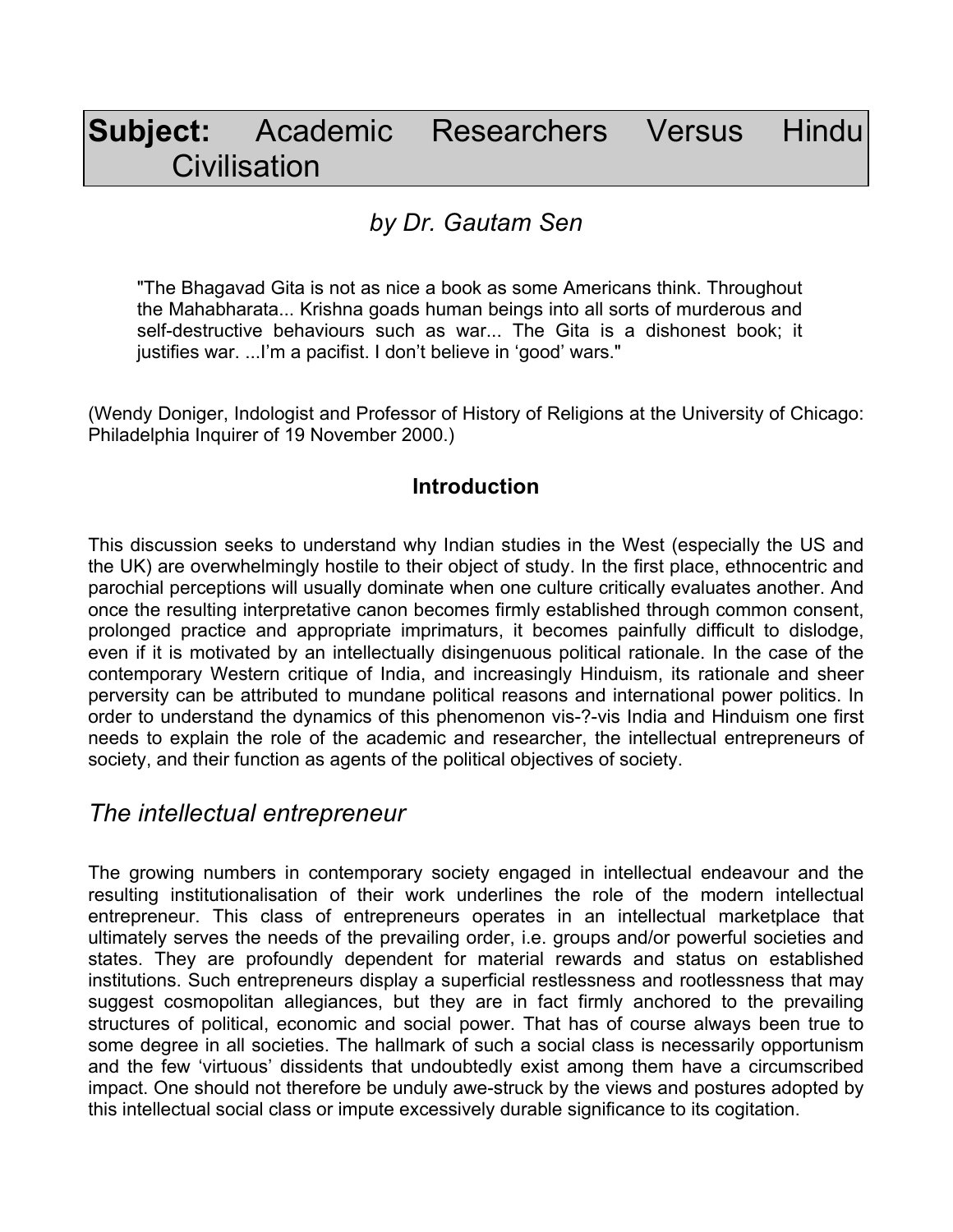In this context, the production of intellectual output is much like any other modern economic activity. The isolated lone entrepreneur engaged in a small-scale cottage industry, operating at some remove from formal institutions and somewhat alienated from the prevailing order, owing to intermittent direct interaction with society, is now exceptional. The comprehensive institutionalisation of paid intellectual labour and the system of regulation, vetting by the peer review system of journal editorial boards and the editors of major publishing houses (and increasingly television) have seen off and/or constrained the upstart autodidact. These channels are the unavoidable conduits through which 'quality control' is exercised (as the famous intellectual Theodor W. Adorno himself discovered). The scale of the complicity of intellectual entrepreneurs in the sordid purposes of the State is a little hard to believe because intellectual life is wrongly associated with probity and openness. There is also a tendency to accept the conventional account of past events offered in standard textbooks and journals. The best test for evaluating the extent of deception and lies is to judge the veracity of accounts about contemporary issues, since one is more likely to be aware of the truth. Such an exercise makes clear that dishonesty is the name of the game and the scale of the lies, by acts of commission and omission, are simply huge. How many people, for example, realise that the British and French governments were assiduous supporters of the Milosevic regime in Yugoslavia while it was engaged in genocide? Such historical facts simply disappear from view because intellectual entrepreneurs comply with the injunctions of State policy.

The specific forces that govern the individual intellectual entrepreneur's output of analyses and ideas are a combination of the subjective (i.e. personal) and the dominant objective forces in society, beyond his control. The subjective motive is a curious amalgam of socialisation, transparently evident in the conformist similarities of common genres, and shared ideas, underpinned by an inter-subjective 'language'. But any subjective freedom that apparently exists is embedded within the imperatives of the political power and purposes of society. The subjectivity of the intellectual entrepreneur is subordinated and unceremoniously impaled on the logic of society's power political structures, by the mundane imperatives of access to funding and rules for achieving status. It scripts creativity and imposes conformity. Such subjective and objective stimuli also create strong competitive pressures to succeed that intensify conformist behaviour.

Private, sentimental attachments have but a precarious place in such endeavours. It often entails the sacrifice of family life and friendships, which highlight some advantages for the unencumbered single entrepreneur, with a tenuous stake in the future. He may therefore turn out to be the most reliable archetype for achieving institutional political objectives. As a result, such intellectual endeavours exhibit, in sublimated form, the profile of successful criminality: keen awareness of and responsiveness to external stimuli and the capacity for instrumental ruthlessness because the type of work involved nurtures foresight and manipulative skills.

This is the key to understanding the relationship between the individual intellectual entrepreneur and their object of investigation. Any display of sentimental attachment to the object of enquiry is highly conditional, though some mutability in loyalties presumably exists, qualified by the imperatives of political necessity that cannot be disregarded by the entrepreneur. The study of language, literature and the humanities enjoys a measure of immunity from explicit political sanction that subjects like international relations and anthropology are unable to escape. The origin of international relations as a subject was functional to great power politics after WWII and anthropology began as a colonial and imperial venture to investigate and thereby control subject peoples.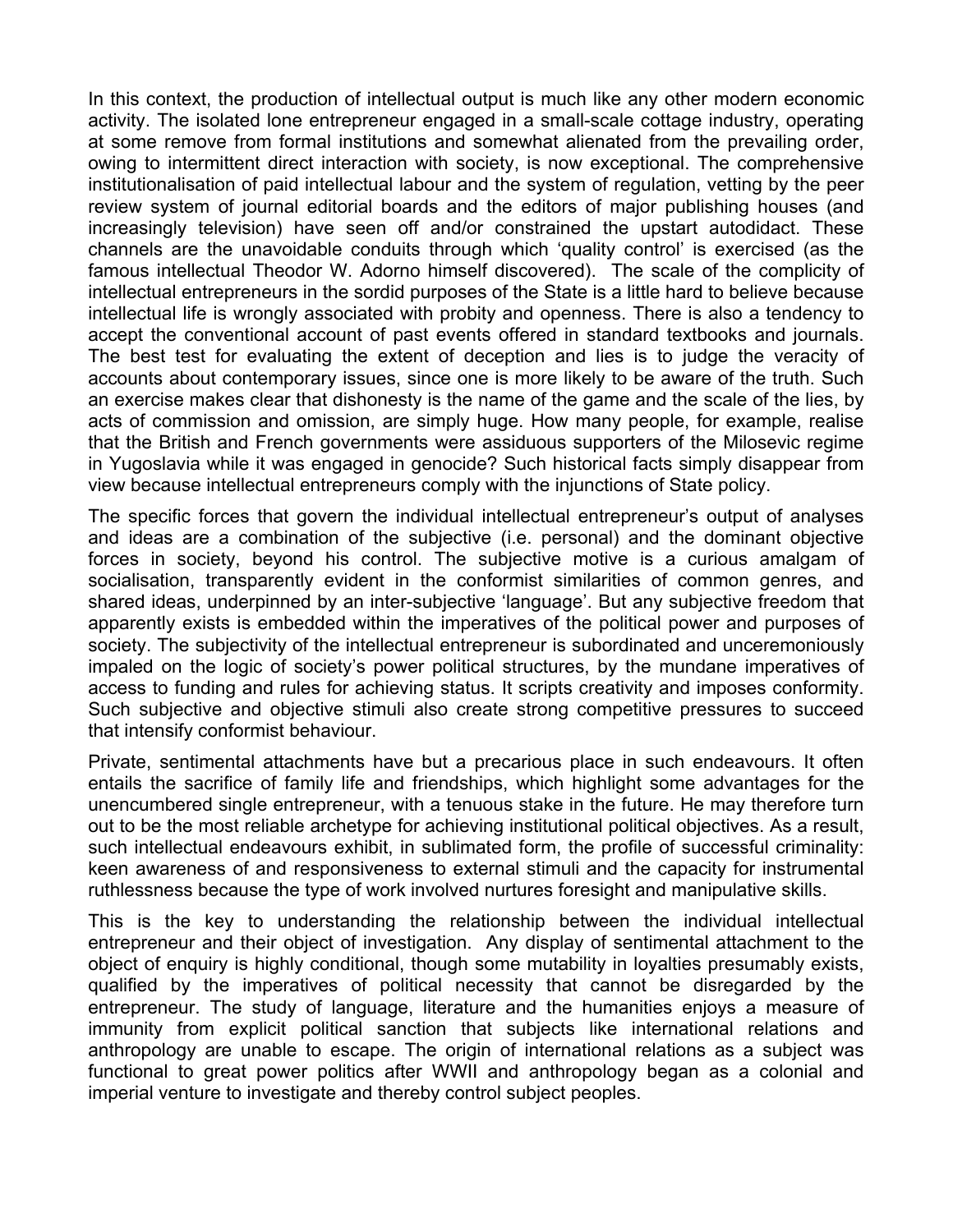## *India as an object of entrepreneurial enquiry*

It may be innocently imagined that an intellectual entrepreneur engaged in sustained study of a particular society or country must have empathy for it. On the contrary, such enquiry can take the shape of reconnoitring an enemy and indeed compound the distaste for the culture in question, which I imagine is the case with a majority of Western scholars of India. Critiques of the foundational ideas of a society and culture indicate, ipso facto, distaste for it. A society will always be vulnerable to the scurrilous deconstruction of its primordial beliefs because they are historical in character. Arbitrary first principles, usually mythical, are the basis for all human existence. Thus, pitiless scrutiny, without respect or empathy, of the deeply held sacred beliefs of others, which defines their very humanity, is a sure sign of utter disregard.

'Scorched earth' techniques of 'academic' investigation are typified by the disgraceful and (as it also happens) dubious scholarly methods employed by an American academic, who engaged in gross abuse of the Indian saint Ramakrishna. This arrogance originates in the mindset of a slave-owning culture, which devoted its ingenuity to digging holes in the ground to bury an unborn child in her pregnant black mother's swelling stomach, before whipping her bare buttocks. Some morally bankrupt Hindu psychoanalyst (the closest modern social science gets to witchcraft) supported this author deviously, though without the courage to do so explicitly. He took out political insurance for himself by confessing that he had portrayed a fictional character inspired by Ramakrishna sympathetically, in a novel. Such scholarly discourse is equivalent to stripping someone's mother naked in public because it merely violates the taboo of shame and causes no actual bodily injury.

## *British colonial roots of Cold War hostility towards India*

The long-standing Anglo-Saxon critique of Hindu society and independent India has roots in the visceral British hatred of the educated Hindu elites of late nineteenth century Bengal that they themselves had originally sponsored. The resulting confluence of British imperial interests and subsequent Muslim politics in India is too well known to require detailed recounting. The British inaugurated twentieth century sectarian Islamic politics in India as a counterweight to the pan-Indian and secular Congress, which was seeking basic political rights for all Indians. They also partitioned Bengal in 1905 to vent their anger against 'native' protest at their oppressive and racist rule over all religious communities (cf. The Imbert Bill). An unbroken straight line can be drawn, from this burgeoning British hostility towards Hindus over a hundred years ago to the constant fabrications of British journalists and editors in the print media and television about India today. These contemporary lies will one day transmute into 'unassailable' archival material, cited in journals by academics to assert the superiority of their research methodology and dismiss the amateur investigator.

The late nineteenth century British critique of Indians and their struggle for emancipation was to become fatefully embroiled in the anti-Communist politics of the Cold War, led by the US. As an outstanding study by C. Dasgupta (Sage, New Delhi 2002) has demonstrated, Pakistan's importance to the Cold War effort against the Soviets was recognised in the late 1940s by the British. This conviction was subsequently accepted by the US and successive administrations have subscribed to this belief ever since. So sacrosanct is the relationship with Pakistan that the crime considered to be the most heinous in modern international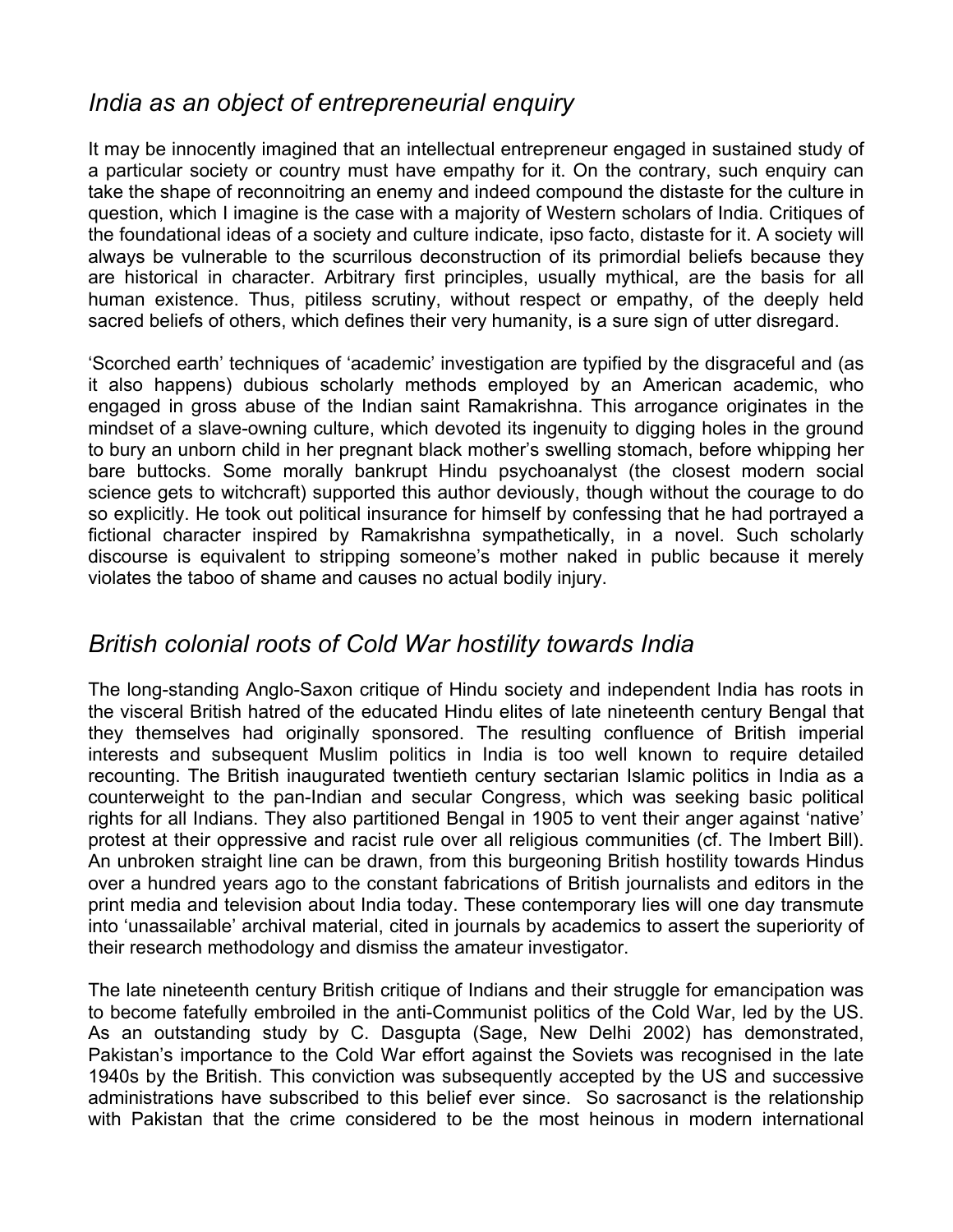relations, the proliferation of nuclear weapons to unstable regimes, is being accepted by resort to the most blatant lies, which will, no doubt, eventually become archived evidence transmuted into historical fact. Significantly, Dasgupta's unpolemical and measured, scholarly book has been sunk, almost without trace by the academic establishment, despite its impeccable professional pedigree, i.e. written by a Cambridge-educated diplomat.

The sustained and multifarious assault on independent India, Hinduism and all its works by the Anglo-Saxon Indian studies academic establishment must be viewed in the context of the profound US contest against Soviet communism. As a corollary, the end of this struggle may also presage a change in the largely unsympathetic representation of India. When the lifeand-death struggle against communism was going on, and it was exactly that, with the palpable fear of nuclear annihilation and the possibility of total defeat in the process, issues of truth and fairness became secondary. The world of Islam and Pakistan were political and military allies, possessing oil resources and run by anti-Communist Islamic dictatorships, installed in power by US intervention. By contrast, India was considered the enemy, described by the US State Department in the late 1940s as a potential imperialist threat to its interests, akin to Japan during the 1930s (a canard repeated as late as 1992). It was also viewed as an unscrupulous Soviet camp follower.

This urgent power political calculus and the attendant purposes of the US State imbued Indian studies in the US. Its purpose was to undermine India politically by de-legitimzing its cultural and religious values. The neutering of Indian culture and its civilisation became an unthinking adjunct to the vindication of the Cold War imperative of projecting Pakistani verisimilitude. It fitted seamlessly into a deep-rooted and uncomprehending Semitic political and religious aversion towards the pagan and polytheistic. By portraying India as a vicious civilisation, riven by the racism of caste, which routinely burnt widows (Sati, described recently as if it was widespread) and brides in the bargain is a victory by default for Pakistani claims to a place in the world. Interestingly, a search of all the journals listed below\* turned up one solitary scholarly article on 'Islam in India' and over two hundred directly or indirectly related to the term 'Hindu', overwhelmingly critical of either the politics of India or vehemently imputing a sectarian character to all Hindu socio-political activity. There was virtually not a single discussion of slavery in a global search of journals, presumably because it might reveal unpleasant truths about the fate of Hindus under Muslim rule. Mass enslavement has of course been the norm for Islamic conquests everywhere.

## *Attempts by academics to injure Hindu civilisation*

The 'expose' of Indian Hindu 'mumbo jumbo', the irrationality of its licentious and sensual religion also serves to defuse India's significance in the public imagination. The exotic may be fascinating, but it is not a legitimate way of life recommended for imitation in the sane real world. Such a hostile portrayal cannot be accomplished by half measures that allow serious alternative sympathetic versions. Of course, a paid bureaucrat does not orchestrate such a venture from some central control centre. What is needed to ensure negative perceptions, that form the backdrop to antagonistic outcomes consistent with State policy, is influence over key academics and university departments, manned by professional scholars. But control over the principal sources of funding for academic work and research, which also influences disbursement by lesser sources, remains crucial. And the official nature of major charitable US academic funding agencies is not a matter of serious dispute. Much of the rest follows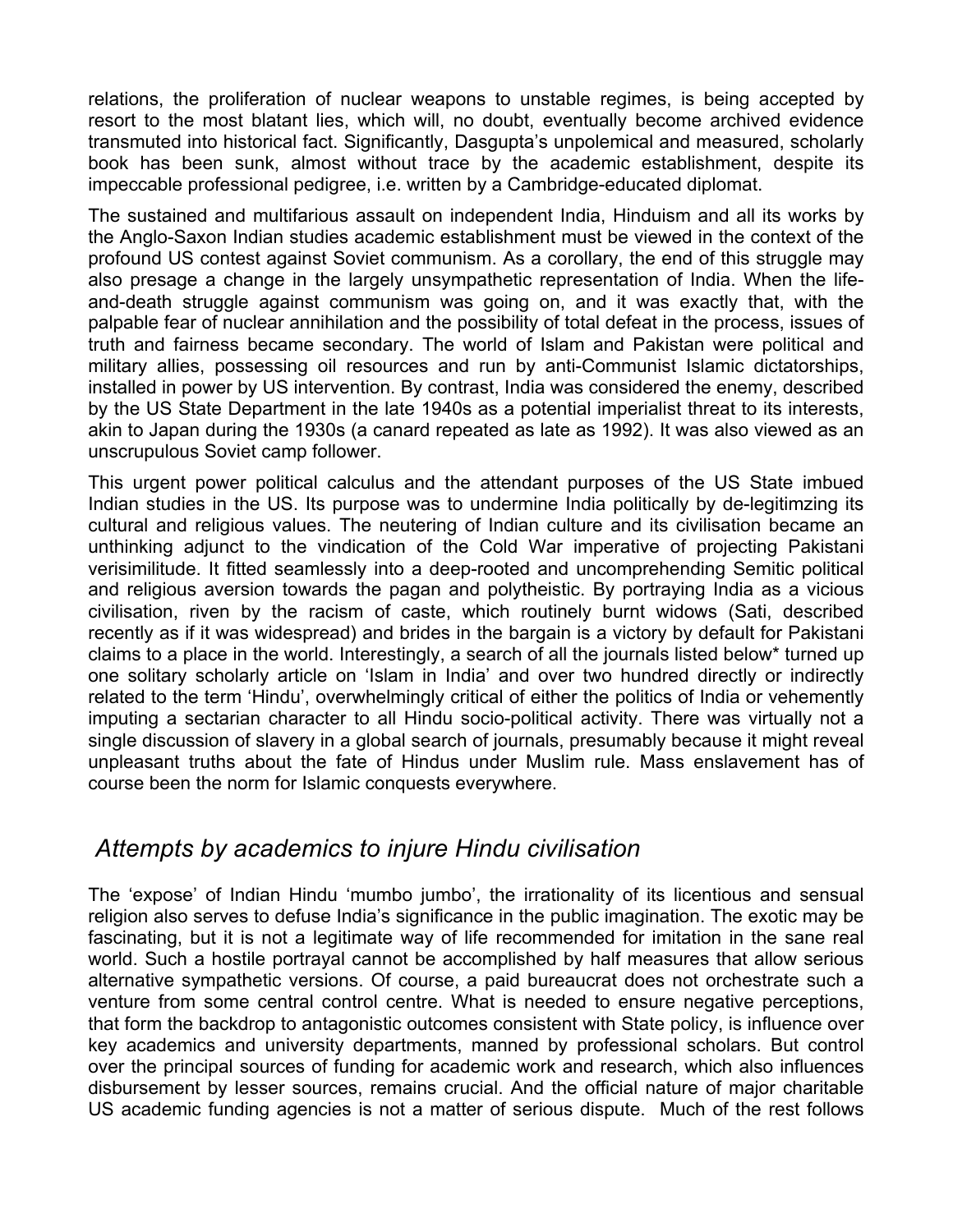through peer pressure, from the potent impact of validation by prestigious institutions and the celebrity academic stars that occupy senior positions within them.

Professional scholarship in the humanities is like a chameleon that can change colour radically (i.e. depiction, interpretations and associated political implications) and still remains a chameleon, i.e. legitimate scholarship in the view of peers. The same Ramakrishna portrayed by suspect scholarship and sleight-of-hand as a pederast could be recast, if the scholar chooses, as a sensual individual who sublimated desire in the way recommended by the Vedanta. The linguist and interpreter of myths have wide latitude and may display immense skill in imaginative reconstruction, but reconstructed myths do not become historical facts or provide a basis for reliable scientific inferences about contemporary societal mores and processes. Myths, ultimately, remain myths. But they can be made to appear distasteful and the civilisation that produced them odd at best. Serious comment on the subject matter of comparative mythology requires scholarship and is outside the scope of the present analysis, but it may be argued that the faithful themselves are unduly sensitive to the suggestion that religious mythology is not equivalent to historical fact. The fusing of truth with fantasy or myth is an entirely legitimate universal basis of socio-cultural identity and self-perception that should not distress the faithful.

But when a supreme interpreter (Wendy Doniger) of myth, with vast evident knowledge of Hinduism and Hindu society, casually espouses the oxymoron of Hindu fundamentalism as a conceptual category one's confidence in her wider scholarly competence begins to waver. Hindus may be bad people, their politics may be reprehensible, they may be extremists, violent, but the notion of religious fundamentalism, which has a very specific meaning about the relationship between literal textual interpretation and behavioural norms, does not advance the understanding of Indian society and politics.

#### *The collaborationist Indian left and the West*

Allied to the designs of US Cold War politics and its academics an overwhelming majority of India's English speaking scholars has been mobilised in a veritable campaign against the alleged dangers of a Hindu awakening in India. These native scholars and their assorted domestic allies wield influence disproportionate to their numbers, a counterpart of the Anglicised consumer, who, despite numerical paucity, generates vast advertising revenues for India's English newspapers, though this too is changing as the pockets of the 'untutored' bulge with cash. What are their motives? The uncharitable view is that the current political dispensation is a source of deep anxiety for the English-speaking cosmopolitans because the untutored (and unwashed?) traditional denizens of India's provincial towns have wrested political control of mainstream politics from them. All sorts of political alliances are therefore afoot, not least with sectarian Islam, the only reliable bloc vote in India unequivocally against the growing voice of the Hindu majority in Indian politics as well. The disadvantaged marginal Hindu groups are proving unreliable because they are insufficiently exercised by the equity of religious stake holders in Indian politics to wish to disrupt India Inc itself; their leaders merely want to supplant others to usurp a larger share of the spoils for themselves.

A more charitable interpretation is that if you believe in the class struggle and seek revolutionary change to liberate the masses, horizontal societal, as opposed to vertical class, divisions among toiling Indians of different religious communities have to be opposed, by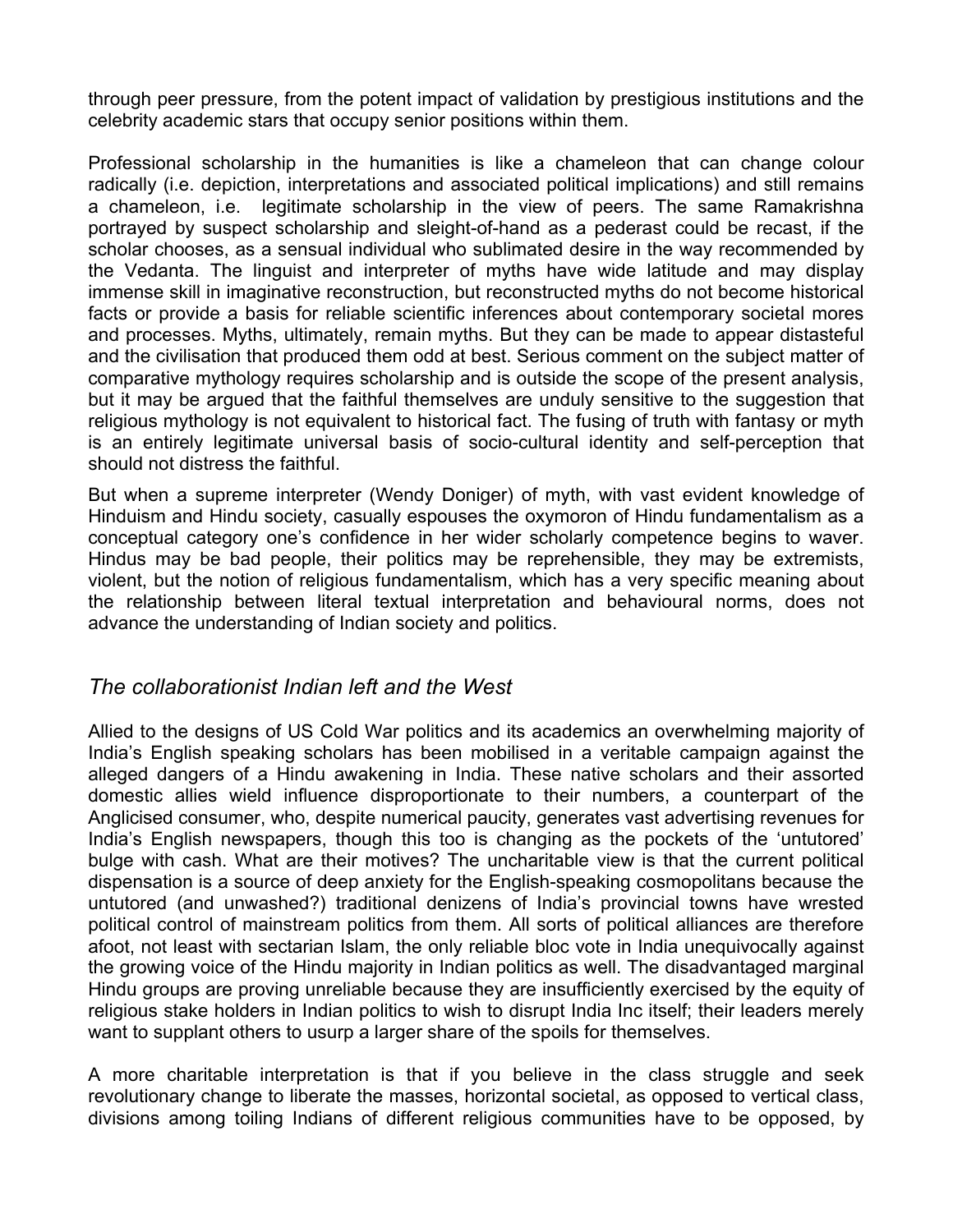whatever means necessary. The Chinese Communists have been undermining this already improbable reverie of late by unleashing the full force of the coercive apparatus of their State on unpaid workers who dare to strike and even commit suicide, in public displays of despair. That apparently embarrasses the workers' government, which begins to look increasingly familiar as a classic example of fascism, ruthlessly directing a corporate society and all the apparatuses of State power through a political party, without any apology or hint of public accountability.

Be that as it may, a few lies, subterfuges and resort to the help of international sympathisers for such a noble cause, which is permitted by revolutionary theory anyway, is hardly criminal. The idea that some of these international academic sympathisers might enjoy cordial ties with governmental agencies hostile to Indian national interests, as many clearly do, is deemed an invention of the despicable Indian State, which represents the oppressor classes. Never mind who the infinitely more powerful US State and its imperial collaborators represent. Once these certainties are established, the burden of accepting financial rewards and prestigious appointments from abroad is a cross that has to be borne courageously, for the sake of the eventual liberation of the masses from fascist oppression. The struggle stretches way back, beyond the Sangh Parivar to Indira Gandhi, nay her father. Indeed, Pandit Jawaharlal Nehru faced a more hostile international press than his daughter or the redoubtable Atal Behari Vajpayee. India's English speaking 'leftist' elites had a more ambiguous relationship vis-?-vis the Indian State under Jawaharlal Nehru, since the Indian social order was more consonant with their own conception of their place within it and dissent was choreographed accordingly. Atal Behari Vajpayee's really serious infraction in the eyes of the 'world community', the highest court of appeal in the admiring perception of the Indian left, was the nuclear tests of May 1998 that ensured India a position of virtual impregnability in a potential conventional military engagement on two fronts.

#### *Conclusion*

The social and political churning that has been unfolding in contemporary India is, first and foremost, a nationalist phenomenon. It has occurred in the backdrop of a profound awakening in the nineteenth century that was primarily religious in character. The former exhibits many of the defects of intolerance and exclusivism intrinsic to nationalism, but such shortcomings are neither unique nor necessarily fatal. Indeed nationalism remains an unfortunate necessity in a jealous world of predatory nation states, ever ready to extinguish the weak. The progressive sapping of the earlier religious renaissance, in the last remaining repository of a uniquely open-ended spiritual and philosophical quest, must nevertheless be a source of regret, although that need not be permanent.

• Journal of the American Oriental Society, Asian Survey,

Journal of Asian Studies, Modern Asian Studies, Monumenta Nipponica, Pacific Affairs, Bulletin of the School of Oriental and African Studies, University of London, Harvard Journal of Asiatic Studies, Journal of Japanese Studies, Modern China, Australian Journal of Chinese Affairs, China Quarterly, Far Eastern Survey, Far Eastern Quarterly, China Journal, Bulletin of the School of Oriental Studies, University of London, News Bulletin (Institute of Pacific Relations), and Memorandum (Institute of Pacific Relations, American Council) .

© 2004Dr. Gautam Sen.